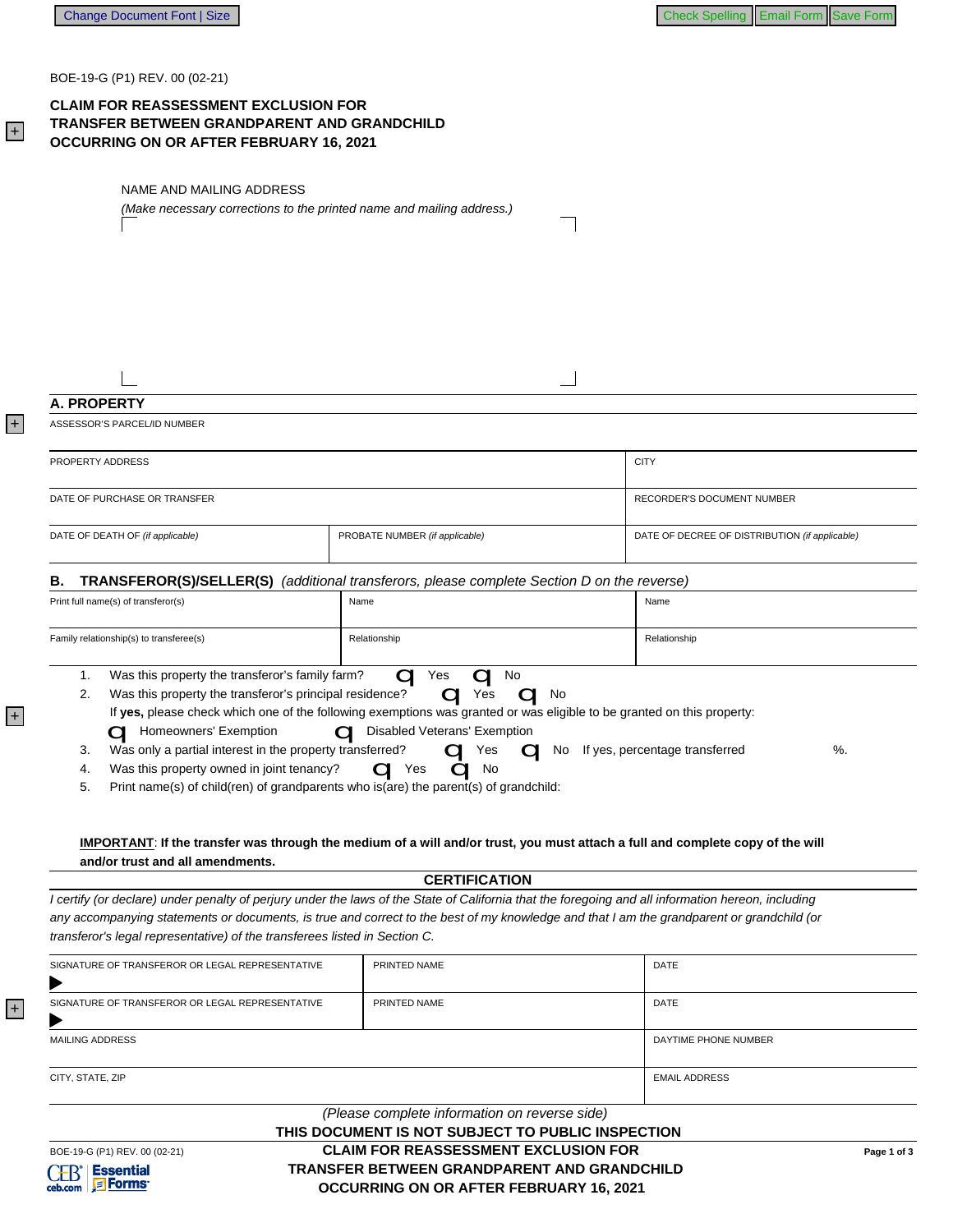## BOE-19-G (P2) REV. 00 (02-21)

|                                                                                                                               |                | <b>TRANSFEREE(S)/BUYER(S)</b> (additional transferees please complete Section E below)                |                                                                                                                                                                                |
|-------------------------------------------------------------------------------------------------------------------------------|----------------|-------------------------------------------------------------------------------------------------------|--------------------------------------------------------------------------------------------------------------------------------------------------------------------------------|
| Print full name(s) of transferee(s)                                                                                           | Name           |                                                                                                       | Name                                                                                                                                                                           |
| Family relationship(s) to transferor(s)                                                                                       |                | Relationship                                                                                          | Relationship                                                                                                                                                                   |
| If grandchild was adopted, age at time of adoption:<br>1.                                                                     |                | Adopted by whom?                                                                                      |                                                                                                                                                                                |
| 2.                                                                                                                            |                | Parent: Name of direct descendant of grandparent who is the parent of the grandchild:                 |                                                                                                                                                                                |
| Date of death of direct descendant                                                                                            |                |                                                                                                       | (please provide death certificate)                                                                                                                                             |
| а.                                                                                                                            |                |                                                                                                       | Was deceased parent married or in a registered domestic partnership ("registered" means registered with the California Secretary of State)                                     |
| as of the date of death?<br>b.                                                                                                | $\bigcirc$ Yes | $\mathbf{q}$ No<br>Is the spouse or registered domestic partner of the deceased parent a: (check one) |                                                                                                                                                                                |
| <b>C</b> Parent of the grandchild                                                                                             |                | Stepparent of the grandchild (a stepparent need not be deceased)                                      |                                                                                                                                                                                |
| c.                                                                                                                            |                | Had surviving spouse/partner remarried or entered into a registered domestic partnership?             | $\mathbf{C}$ Yes<br>$\mathbf{C}$ No                                                                                                                                            |
|                                                                                                                               |                |                                                                                                       | If YES, date of marriage or registration of the domestic partnership must have occurred prior to the date of purchase or transfer to                                           |
|                                                                                                                               |                | qualify for exclusion. Date of marriage/domestic partnership registration:                            |                                                                                                                                                                                |
| to qualify for exclusion. Date of death                                                                                       |                |                                                                                                       | If NO, surviving spouse/partner is still considered a child of grandparents and must also be deceased prior to the purchase or transfer<br>(Please provide death certificate.) |
| Is this property continuing to be used as the family farm by the transferee?<br>З.                                            |                | Yes                                                                                                   | $\mathbf{C}$ No                                                                                                                                                                |
| Is this property going to be the transferee's principal residence?<br>4.                                                      |                | Yes<br>a                                                                                              | No                                                                                                                                                                             |
|                                                                                                                               |                |                                                                                                       | If yes, please check which of the following exemptions for which a claim was filed and complete a, b, and c below. (Please note that the                                       |
|                                                                                                                               |                | transferee must file for one of these exemptions within one year of the date of transfer.)            |                                                                                                                                                                                |
| Homeowners' Exemption                                                                                                         |                | O Disabled Veterans' Exemption<br>Date Filed                                                          |                                                                                                                                                                                |
| Name of transferee who filed exemption claim:<br>a.                                                                           |                |                                                                                                       |                                                                                                                                                                                |
| Date the transferee occupied this property as a principal residence:<br>b.                                                    |                |                                                                                                       | (month/day/year)                                                                                                                                                               |
|                                                                                                                               |                | Does the transferee own another property that is or was their principal residence in California?      | Yes<br><b>No</b>                                                                                                                                                               |
|                                                                                                                               |                |                                                                                                       |                                                                                                                                                                                |
|                                                                                                                               |                | If yes, please provide the address below and the move-out date.<br><b>COUNTY</b>                      | ASSESSOR'S PARCEL/ID NUMBER                                                                                                                                                    |
|                                                                                                                               |                |                                                                                                       |                                                                                                                                                                                |
|                                                                                                                               |                |                                                                                                       | MOVE-OUT DATE (month/date/year)                                                                                                                                                |
| <b>ADDRESS</b><br>CITY, STATE, ZIP                                                                                            |                | <b>CERTIFICATION</b>                                                                                  |                                                                                                                                                                                |
|                                                                                                                               |                |                                                                                                       |                                                                                                                                                                                |
|                                                                                                                               |                |                                                                                                       | I certify (or declare) under penalty of perjury under the laws of the State of California that the foregoing and all information hereon, including                             |
|                                                                                                                               |                |                                                                                                       | any accompanying statements or documents, is true and correct to the best of my knowledge and that I am the grandparent or grandchild (or                                      |
| transferee's legal representative) of the transferors listed in Section B.<br>SIGNATURE OF TRANSFEREE OR LEGAL REPRESENTATIVE |                | PRINTED NAME                                                                                          | DATE                                                                                                                                                                           |
|                                                                                                                               |                |                                                                                                       |                                                                                                                                                                                |
| SIGNATURE OF TRANSFEREE OR LEGAL REPRESENTATIVE                                                                               |                | PRINTED NAME                                                                                          | DATE                                                                                                                                                                           |
|                                                                                                                               |                |                                                                                                       |                                                                                                                                                                                |
| <b>MAILING ADDRESS</b>                                                                                                        |                |                                                                                                       | DAYTIME PHONE NUMBER                                                                                                                                                           |
| CITY, STATE, ZIP                                                                                                              |                |                                                                                                       | <b>EMAIL ADDRESS</b>                                                                                                                                                           |
|                                                                                                                               |                |                                                                                                       |                                                                                                                                                                                |
|                                                                                                                               |                |                                                                                                       |                                                                                                                                                                                |
| Note: The Assessor may contact you for additional information.<br>D. ADDITIONAL TRANSFEROR(S)/SELLER(S)                       |                |                                                                                                       |                                                                                                                                                                                |
| <b>PRINT NAME</b>                                                                                                             |                |                                                                                                       | <b>RELATIONSHIP TO TRANSFEREE</b>                                                                                                                                              |
|                                                                                                                               |                |                                                                                                       |                                                                                                                                                                                |
| E. ADDITIONAL TRANSFEREE(S)/BUYER(S)                                                                                          |                |                                                                                                       |                                                                                                                                                                                |
| <b>PRINT NAME</b>                                                                                                             |                |                                                                                                       | <b>RELATIONSHIP TO TRANSFEROR</b>                                                                                                                                              |

 $+$ 

+

+

+